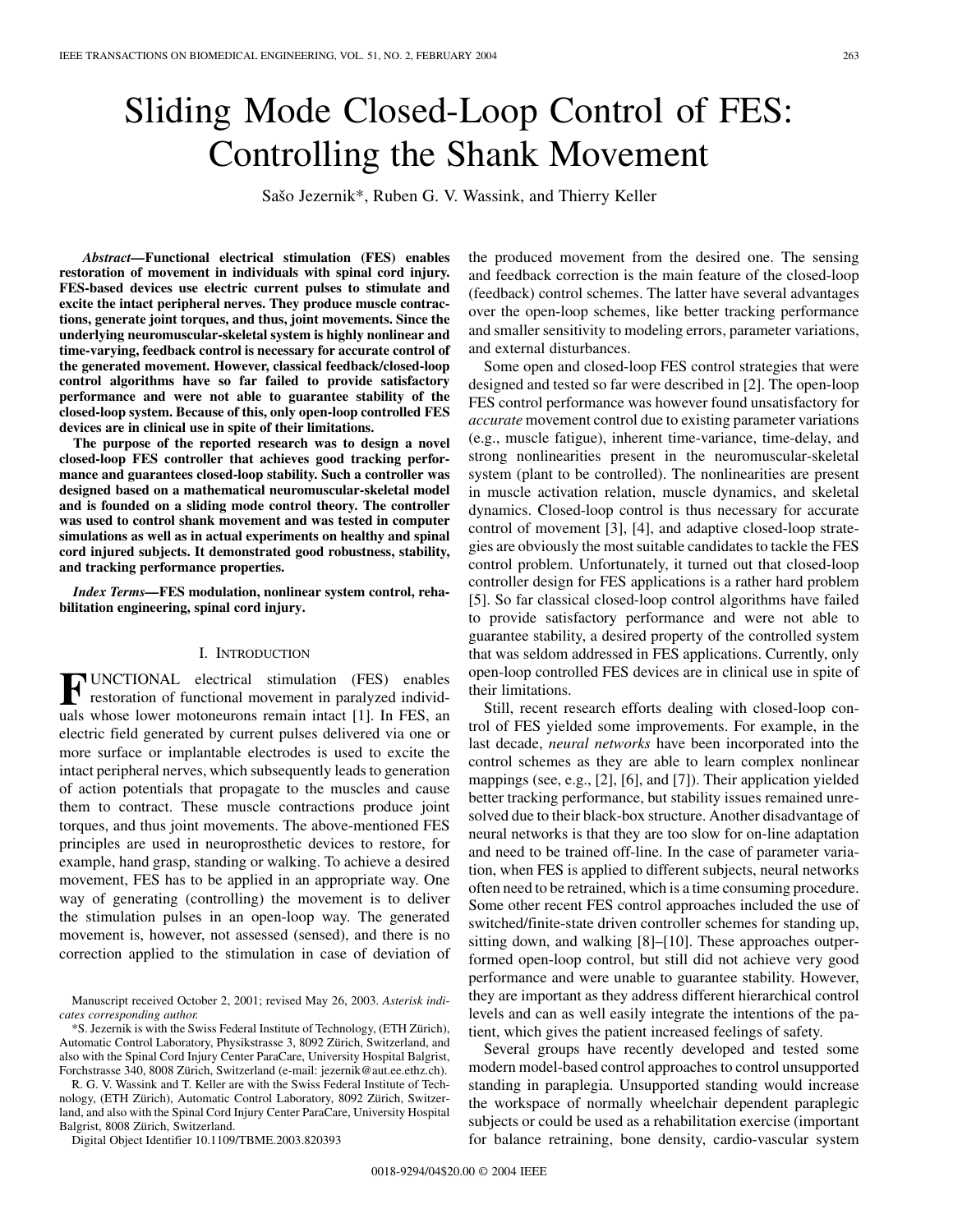etc.). Explored control approaches included Linear Quadratic Regulator (LQR) design [[11\]](#page-9-0)–[\[13](#page-9-0)], RST pole-placement [[14\]](#page-9-0), and  $H_{\infty}$  robust control theory [[15\]](#page-9-0) to design FES controllers that controlled ankle joint torque or ankle joint torque and angular position. However, the problem to control standing is a problem where a static, constant reference angle needs to be maintained (tracked). Future developments and experiments need to be done in order to test the suitability of the developed approaches to address control of FES induced limb movement (with tracking of reference movement trajectories).

The goal of our research was to address the closed-loop FES control design for tracking of limb movement. Our approach was a model-based, nonlinear controller design that guarantees stability and good tracking performance. The design is based on the so-called sliding mode (SM) control theory, which was developed in the 1970s [[16](#page-9-0)]–[\[18](#page-9-0)], and was successfully applied, among others, in the robotics field [\[19](#page-9-0)], [\[20](#page-9-0)]. The SM control is inherently adaptive, and robust to parameter variations. Its application in the FES was suggested for the first time in [\[21](#page-9-0)], but was until very recently never realized or directly applied to a real neuromuscular-skeletal system. This was likely due to high complexity of the underlying system. Also, some of the system states are unmeasurable, but would be needed in sliding mode control law calculations. One of the main contributions of our controller design was actually to exploit the special structure of the plant model, which enabled us to avoid the problem of unmeasurable states. The sliding mode FES controller was designed to control shank movement induced by quadriceps stimulation (knee joint angle position control). The controller performance was first examined in extensive computer simulations and later tested on healthy and spinal cord injured (SCI) subjects. The controller design and simulation results were already published in two conference articles [[22\]](#page-9-0), [\[23](#page-9-0)], but are included again for the sake of completeness.

# II. METHODS

# *A. Neuromuscular-Skeletal Human Knee Model*

The human knee model that was used for the controller design consists of three main parts: muscle activation, muscle contraction dynamics, and skeletal dynamics (dynamical equation of motion). The model is a continuous variable model and simulates the effect of electrical stimulation of the knee flexors/extensors on the generated shank movement. The model is two-dimensional (2-D) and the knee joint has one degree of freedom. The model input is the pulsewidth PW (or analogously the current amplitude) of the square-wave current pulses, and the model output is the knee joint kinematics. Chosen model parameters represent a generic (average) person. The parameter values were determined based on experimental data found in literature and by identification/model-validation experiments performed by the group of Dr. Riener, who developed the model. Modeling details were published in [\[8](#page-8-0)] and [\[24](#page-9-0)].

In our simulations, a sitting position was assumed, with  $0^{\circ}$  knee joint angle corresponding to  $90^{\circ}$  knee flexion, and  $90^\circ$  knee joint angle corresponding to full knee extension. In experiments (see below), a slightly different posture and leg position had to be used. Only one muscle model (vastii) was used in the controller design, however, the effect of one or two closed-loop controlled/stimulated muscles (vastii and biceps femoris) was evaluated in computer simulations. The experiments were performed with quadriceps muscle being stimulated by surface electrodes (see below).

The muscle activation block models nerve fiber recruitment with a straight line between the stimulation threshold (PWthr.  $= 50$  or 100  $\mu$ s) and the saturation at PWsat.  $=$ 500  $\mu$ s. In [[8\]](#page-8-0) and [\[24](#page-9-0)], a sum of two *arctan* functions and an offset was used to approximate the recruitment curve, but here we have used a piecewise affine approximation instead. The effect of temporal summation and Calcium release and reuptake dynamics was modeled by two identical first order transfer functions (time constants for different muscles had different values, i.e., 0.05 and 0.1 s for vastii and biceps femoris respectively), and the model also included a time-delay of 25 ms that accounted for action potential propagation along the nerve, the neuromuscular junction and the muscle. The muscle fatigue effect was incorporated into the model by multiplication of a time-varying parameter with the normalized muscle activation. The time variation of this additionally introduced parameter called *fitness function* was governed by a differential equation that also depended on the stimulation frequency. The stimulation frequency had an effect on muscle fatigue and  $Ca^{2+}$  dynamics (see [[8\]](#page-8-0) and [\[24](#page-9-0)] for more details).

In the muscle contraction dynamics block, a modified Hilltype muscle model was implemented. The absolute muscle force was thus calculated by a product of muscle activation, muscle force-velocity, and muscle force-length relations. Muscle fiber length and velocity were derived from the knee joint angle and angular velocity, and from the corresponding moment arms.

The skeletal dynamics block calculates the knee joint angle and velocity from a second-order nonlinear differential equation driven by the sum of active and passive knee joint torques. The active knee joint torque is a product of the muscle force and the moment arm, and was scaled to 30%–70% of the average person's torque in order to account for the reduced performance of paralyzed muscles. Passive knee joint torques consisted of linear viscous damping  $(d = 0.6)$ , nonlinear knee elasticity (modeled by a double exponential function), and gravity terms.

## *B. The Sliding Mode FES Controller Design*

The neuromuscular-skeletal model was translated into a statespace representation needed for the controller design. The resulting system is

$$
\begin{bmatrix}\n\dot{x}_1 = x_2 \\
\dot{x}_2 = \frac{ma(x_1) \cdot f i t \cdot x_3 \cdot g_1(x_1) \cdot g_2(x_1, x_2) + \tau_g(x_1) + \tau_p(x_1) - d \cdot x_2}{I_{\text{tot}}} \\
\dot{x}_3 = x_4 \\
\dot{x}_4 = \frac{1}{T^2} \cdot (-2T \cdot x_4 - x_3) + \frac{1}{T^2} \text{sat}_{\text{rec}} \left[ u(t - t_d) \right]\n\end{bmatrix}
$$
\n(1)

whereby the following notation was used:

- $x_1$ : knee joint angle;
- $x_2$ : knee angular velocity;
- $x_3$ : normalized Ca<sup>2+</sup> concentration;
- $x_4$ : derivative (rate of change) of the normalized  $Ca^{2+}$ concentration;

and

- $ma$ : moment arm;
- $fit:$  muscle fitness variable;
- $q_1$ : muscle force-length relationship;
- $g_2$ : muscle force-velocity relationship;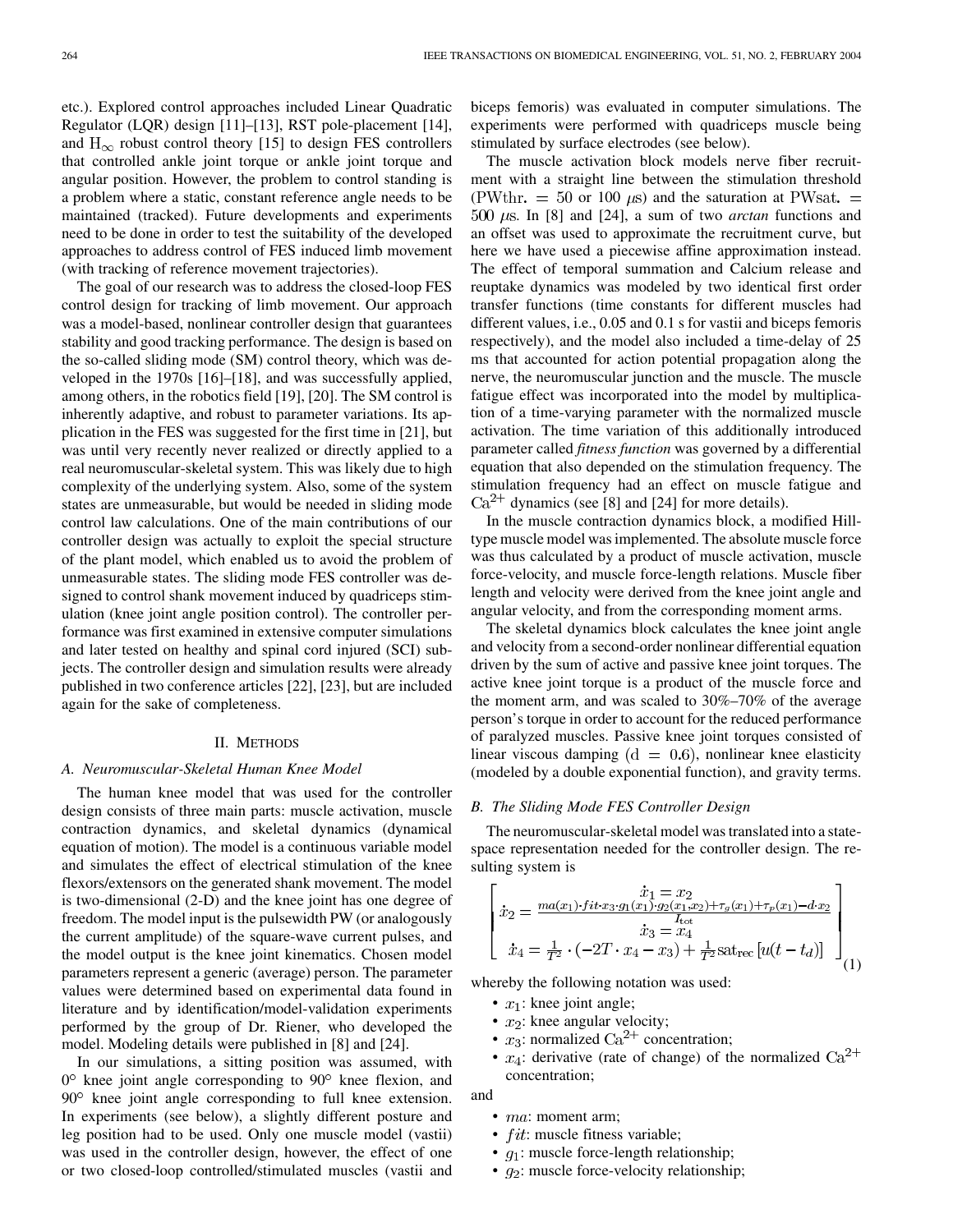- $\tau_q$ : gravity torque;
- $\tau_p$ : passive elasticity torque;
- $\bullet$  d: coefficient of linear viscous damping;
- $T: Ca^{2+}$  release-reuptake time constant for the vastii muscle;
- $t_d$ : time-delay stemming from action potential propagation and delay associated with  $Ca^{2+}$  release from sarcoplasmatic reticulum;
- $sat_{rec}$ : static piecewise-linear recruitment curve;
- $I_{\text{TOT}}$ : total moment of inertia;
- $u$ : input to the model (pulse-width or pulse amplitude of the current pulses at stimulation frequency of 20 Hz).

The model has a special structure since the derivatives of  $x_1$ and  $x_2$  do not depend on  $x_4$ , and the derivatives of  $x_3$  and  $x_4$ do not depend on  $x_1$  and  $x_2$ . Therefore, it can be split into two subsystems as follows:

| Subsystem 1 | \n $\begin{bmatrix}\n \dot{x}_1 = f_1(x_2) \\  \dot{x}_2 = f_2(x_1x_2, x_3)\n \end{bmatrix}$ \n |
|-------------|-------------------------------------------------------------------------------------------------|
| Subsystem 2 | \n $\begin{bmatrix}\n \dot{x}_3 = f_3(x_4) \\  \dot{x}_4 = f_4(x_3x_4, u)\n \end{bmatrix}$ \n   |

The state variable  $x_3$  can now be regarded as an input to the subsystem 1 and as an output of the subsystem 2, which is driven by the input  $u$ . It is important to note that  $x_1$  and  $x_2$  can be measured, but  $x_3$  and  $x_4$  can not.  $x_2$  can also be obtained from  $x_1$  by differentiation. Because the states  $x_3$  and  $x_4$  are unmeasurable, we were not able to design a full-state sliding mode controller for the system (1). However, the special structure (2) allowed us to design a sliding mode controller for the first subsystem, and then to invert the subsystem 2 in order to cancel its dynamics and to design an overall FES controller for (1). Approximate inversion of the subsystem 2 was used because of the presence of the time-delay and saturation.

The basic idea behind the sliding mode control [[16\]](#page-9-0), [\[17](#page-9-0)], [\[25](#page-9-0)] is to define a sliding surface (submanifold) in the  $\mathfrak{R}^k$  vectorspace and to generate a control law (sliding mode control) that will force the system trajectory to reach the sliding surface in a finite time, and that will ensure that the subsequent evolution of the system trajectory will remain on the sliding surface (this latter mode is called a *sliding mode*). The sliding mode usually describes the error dynamics and forces the error to asymptotically decay to zero.

The sliding surface is defined as  $s(x(t), x_{\text{reference}}(t)) = 0$ . If we select the control law to guarantee condition  $ds/dt \cdot s < 0$ [condition (A)] then the sliding mode surface will necessarily be reached (because (A) implies  $ds/dt < 0$  for  $s > 0$  and vice versa; i.e. the function s will decrease if positive and increase if negative). This can be achieved by the following discontinuous control law:

$$
\dot{s} = -k \cdot \text{sgn}(s) \tag{3}
$$

where  $k$  is a positive constant.

The control law that will furthermore ensure that  $s(t)$  will remain zero [sliding mode, condition (B)] can be calculated from the formula  $ds/dt = 0$ . This control is called the equivalent control,  $u_{eq}$ . The two conditions A and B guarantee the reachability *and* stability of the sliding mode.

As a first step of the FES controller design, an asymptotically stable sliding mode (SM) controller was designed for the first subsystem. The sliding surface was selected as

$$
s(x, x_{\text{REF}}) = (x_{2,\text{REF}} - x_2) + \lambda (x_{1,\text{REF}} - x_1)
$$
  
=  $e_2 + \lambda e_1 = \dot{e}_1 + \lambda e_1$  (4)

where the error  $e$  is defined as the difference between the reference and actual angular position  $(e_1)$ , respectively, velocity  $(e_2)$ . This choice of the sliding surface was also motivated by the backstepping sliding mode design, see e.g., [[25\]](#page-9-0), because if  $e_2$  equals  $-\lambda e_1$  then we achieve asymptotic stabilization of the position error  $e_1$  since  $d/dt(e_1) = -\lambda e_1$ . In our 2-D case, the sliding surface represents a line through the origin of the error (phase) plane with the line having a slope  $-\lambda$ .

The control law  $u_{\text{SM}} = x_3$  that combines conditions (A) and (B) for our problem is then given by

$$
x_3 = \frac{1}{ma(x_1) \cdot fit \cdot g_1(x_1) \cdot g_2(x_1, x_2)}
$$
  
×  $[-\tau_g - \tau_p + d \cdot x_2 + I_{\text{tot}} \cdot (-\lambda x_2 + k \cdot \text{sgn}(s) + x_2, \text{REF} + \lambda x_2, \text{REF}}]$ . (5)

It can easily be seen by definition (4) and by inserting (5) into (1) that this discontinuous control law achieves asymptotical stability of knee joint angle and velocity ( $e_1 \rightarrow 0$  and  $e_2 \rightarrow 0$ ), since after the sliding mode is reached  $(s(t) \equiv 0)$  it follows that:

$$
\dot{e_1} + \lambda e_1 \equiv 0 \quad \text{and} \quad \dot{e_2} + \lambda e_2 \equiv 0. \tag{6}
$$

Since it is well known that the discontinuous sliding mode control law introduces chattering (due to high-frequency switching of the controller signal when crossing the sliding surface) [[18\]](#page-9-0), [[25\]](#page-9-0), we have tested also the continuous sliding mode control law, where the discontinuous term  $k \cdot sgn(s)$  was replaced by a continuous one,  $k \cdot s$ . The continuous sliding mode control law was reported to be able to reduce chattering [\[19](#page-9-0)], [[26\]](#page-9-0).

After calculating the sliding mode control law for the first subsystem, we will now deal with the approximate inversion of the subsystem 2. By neglecting the time-delay  $t_d$  ( $t_d$  was neglected in the current controller design), we obtain the following implicit expression for  $u(t)$ :

$$
sat_{rec}[u(t)] = T^2 \ddot{x}_3 + 2T\dot{x}_3 + x_3. \tag{7}
$$

Since the magnitude of the first term in (7) is smaller than the magnitude of the other two terms (and in order to avoid double differentiation required in (7) and, thus, to reduce the associated sensitivity to noise) the expression in (7) was approximated by its last two terms only, and further low-pass filtered with a first order filter with a time-constant  $T_f$ . This simplification is justified by the fact that the  $L_2$  norm (calculated for a walking trajectory over one movement period) of the second term represents 25% of the  $L_2$  norm of the third term, and the  $L_2$  norm of the first term only 3% of the  $L_2$  norm of the third term. The expression (8) with additionally introduced offset-term  $C_{\text{FF}}$  and gains  $G<sub>SM</sub>$  and  $G<sub>TOT</sub>$  that inverted the effects of the recruitment saturation function was at the end used in all simulations and experiments to calculate the controller output  $u(t)$ . The term  $u_{\rm SM-SS1}$ in (8) equals the expression for  $x_3$  from (5). The offset term  $C_{\rm FF}$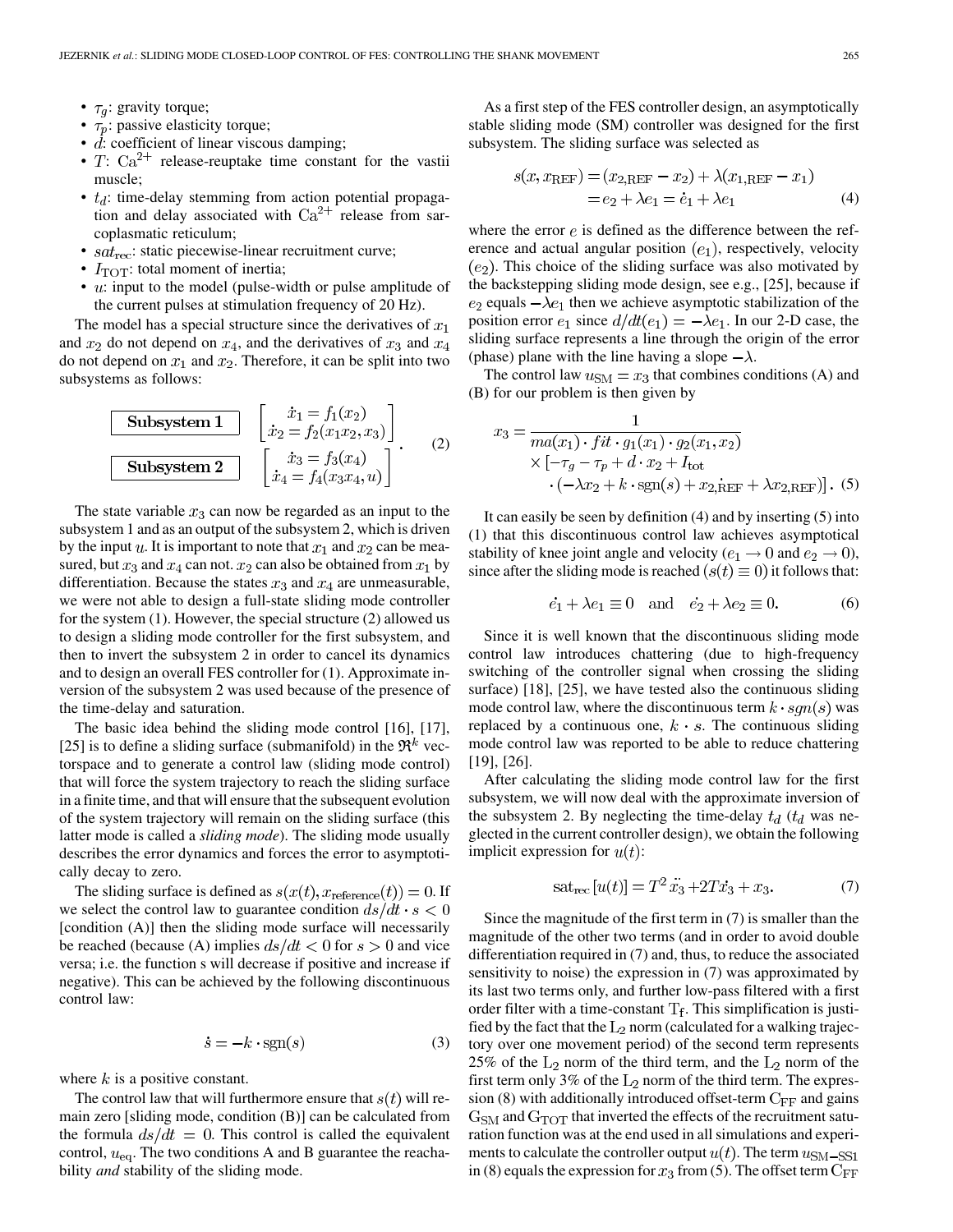

Fig. 1. Block diagram showing the structure of the plant (neuromuscularskeletal model) that can be divided into two subsystems, and the structure of the developed sliding mode FES controller. The input to the plant is either stimulation pulse width or amplitude, and the plant output is the knee joint angle (and knee joint velocity).

was added because of the dead-zone characteristics (stimulation threshold) of the static recruitment curve

$$
u(t) = \left(\frac{(2 \cdot T_t \cdot s + 1) \cdot G_{\text{SM}}}{(T_f \cdot s + 1)} \cdot u_{\text{SM}} \cdot \text{SS1} + C_{\text{FF}}\right) \cdot G_{\text{TOT}}.\tag{8}
$$

The control output (8) was further bounded between the threshold and stimulation saturation levels, and ran through a zero-order hold (ZOH) block that had the sampling time equal to the stimulation frequency (as the stimulation pulses can only be delivered at this frequency). The controller block-diagram is shown in Fig. 1. In this figure, the output of the controller 1 is given by (5), and the output of the controller 2 by (8).

Both variants, the FES controller with *discontinuous* and *continuous* sliding mode control law were evaluated in simulations, but in experiments only the continuous variant was used as it expectedly yielded better simulation results (reduced chattering). In this manuscript we, therefore, only include results with the continuous sliding mode controller, whereas simulation results with the discontinuous sliding mode controller were reported in [[22\]](#page-9-0).

#### *C. Computer Simulations*

The simulations were performed in MATLAB/SIMULINK software environment with Runge–Kutta solver and integration time-step of 1 ms. The stimulation frequency was 20 Hz. Tracking performance for step movements as well as ramps and actual knee joint angle trajectories with amplitudes of 60 and periods of 1, 2, 4, and 8 s were tested.

In the simulations we have first systematically explored the effect of the controller parameters k and  $\lambda$  on the tracking performance and stability. The theoretical effect of the controller parameters k and  $\lambda$  is, first, how fast the sliding manifold will be reached (proportional to 1/k), and, second, how fast the trajectory will slide along the sliding surface toward the origin (proportional to  $1/\lambda$ ). The tracking performance was assessed by calculation of the root-mean-square (RMS) tracking error and by trajectory evolution in the  $e_1 - e_2$  phase plane. The parameters  $T_t$ ,  $T_f$ ,  $C_{\text{FF}}$  and  $G_{\text{SM}}$  were tuned to achieve best controller performance (achieved for  $T_t = 0.05, T_f = 0.01, C_{FF} = 100,$ and  $G_{SM} = 400$ ) and  $G_{tot}$  was in simulations set to 1. It is actually clear from the theory that  $T_t$  equals the time-constant of the vastii Ca dynamics, and  $C_{FF} * G_{TOT}$  equals the stimulation threshold.  $G<sub>SM</sub>$  can be related to the slope of the recruitment saturation function.

Furthermore we have also examined the controller performance in the case of added sensor noise (band-limited noise whose variance could be varied was added to the joint angle measurement), and in the case of deliberately introduced plantmodel mismatch. The latter robustness analysis was performed by varying the estimates of the model terms  $fit, I_{tot}, \tau_q$ , and  $\tau_p$  used in the SM control law by  $-50\%$ ,  $-20\%$ , 20%, and 50%, and by comparing the achieved RMS tracking errors with the nominal tracking error. Relative increases/decreases in the tracking errors were calculated and plotted in polar plots (see below).

## *D. Actual Experiments*

The experiments were performed using a special experimental set-up consisting of the robotic orthosis Lokomat [[27\]](#page-9-0), the Compex Motion stimulator [[28\]](#page-9-0), and personal computers running MATLAB package xPC that was used to build and execute the real-time code. The Lokomat is a special robotic orthosis for rehabilitation of locomotion in SCI and stroke patients. It has actuated left and right hip and knee joints (four degrees of freedom). Its movement is conventionally controlled by independent joint proportional derivative position control, whereby the built-in potentiometers are used for the joint angle measurement. The Lokomat was used as a supporting tool in order to provide an easy but reliable fixation of the subject and of the subject's legs. An advantage of using the Lokomat to perform these experiments was also that the knee joint angle could be measured by an built-in Lokomat angular position sensor.

The experimental verification of the controller performance was carried out on six healthy and two SCI subjects. The experiments were performed by placing two surface electrodes connected to the Compex Motion stimulator over the left quadriceps muscle and by strapping the subject into the Lokomat (Fig. 2). The Lokomat itself was controlled so that the right leg position was fixed to standing condition and that the thigh of the left leg was fixed at  $40^\circ$ . The left shank of the subject was allowed to freely swing (with almost no friction), which was achieved by controlling the left Lokomat knee drive to zero force. By this special control, the inertia of the Lokomat and its effects on the subject's lower limb were made negligible. The Lokomat knee angle sensor was used to measure the knee joint angle and to calculate the corresponding knee joint velocity signals that were needed for feedback. The controller output was a biphasic current pulse with an amplitude between zero and, typically, 55–65 mA, a pulse width of 200  $\mu$ s, and a stimulation frequency of 20 Hz. The maximal current amplitude sufficient to fully extend the knee was determined experimentally before the actual trials. In the case of one SCI patient, a higher maximal current (125 mA) was needed due to the presence of muscle atrophy.

We have tested stability and tracking performance for step and ramp movements as well as for a real walking trajectory movement. Tested periods ranged from 1 to 8 s, and the duration of a trial was 20 s in order to avoid muscle fatigue (between the trials we always had a pause of about 1 min). The controller performance was tuned by changing the controller parameters  $\lambda$ , k,  $C_{\text{FF}}$ ,  $G_{\text{SM}}$ , and  $G_{\text{TOT}}$ . The RMS tracking error was calculated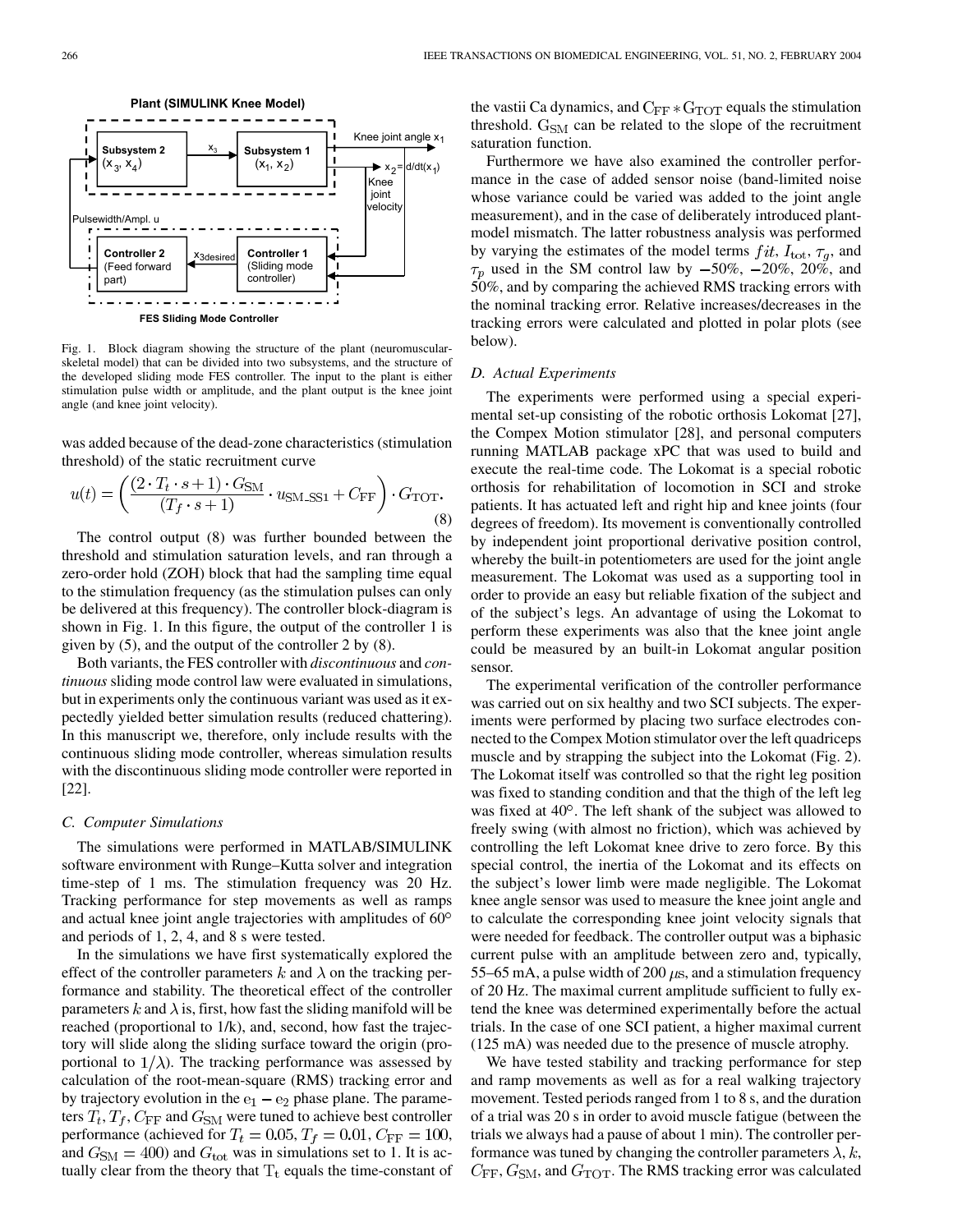

Fig. 2. (a) Picture of the experimental setup with the legs of the subjects strapped into the robotic orthosis Lokomat. Schematic representation is given in (b). The knee joint angle was measured by the Lokomat angular sensor and fed to the target PC computer that executed the controller task in real-time. This task computed the stimulation current pulse amplitude that was used to modulate the output of the electrical stimulator. Electrical stimulation pulses were delivered by two selfadhesive transcutaneous stimulation electrodes placed over the quadriceps muscle.



Fig. 3. Computer simulation results when tracking a real knee joint angle walking trajectory. (a) Top graph shows the desired (solid line) and the actual knee joint angle (dashed line). The middle graph shows the corresponding desired (calculated by the sliding mode controller part, solid line) and actual (output of the plant model) state variable  $x_3$  (normalized  $Ca^{2+}$  ion concentration). The bottom graph shows the controller output (pulse width). (b) Error phase-plane with the system trajectory calculated during the considered tracking task. The trajectory started at an initial point in the top/right corner of the graph, has then reached the sliding surface (line), and afterwards approached and remained in the vicinity of the zero error point.

for well-tuned controllers and across different trials and subjects. Since only the knee extensors were stimulated and evaluated in the experiments, we report in this manuscript only on the simulation results related to the stimulation of the knee extensor muscle. Simulation results related to the stimulation of the flexor/extensor muscle pair were reported in [\[22](#page-9-0)] and [\[23](#page-9-0)].

## III. RESULTS

# *A. Simulation Results*

The system was stable in all simulations. A typical result of tracking a real walking trajectory with a period of 2 s and amplitude of  $63^\circ$  is shown in Fig. 3(a). A very good tracking was achieved (in spite of the fast period), with a RMS error being equal to  $2.92^{\circ}$  (approx. 4.6% of the peak-peak amplitude). The corresponding phase-plot in the  $e_1 - e_2$  error plane is shown in Fig. 3(b). The trajectory was controlled from the initial position and velocity error point (marked with a circle in the top/right corner) toward the sliding manifold (line), and after reaching the sliding manifold remained in the vicinity of the origin (zero position and velocity errors). The controller parameters also had an effect on the tracking error. This was systematically examined for periodic ramp movements with a period of 2 s and an amplitude of  $60^\circ$ . The results are summarized in Fig. 4(a). The smallest RMS tracking error was achieved for  $k = 4$  and  $\lambda = 20$ , and was equal to 2.92°.

Even better tracking results (smoother movement) than shown in Fig. 3(a) were observed if the time-delay ( $t_d = 25 \text{ ms}$ )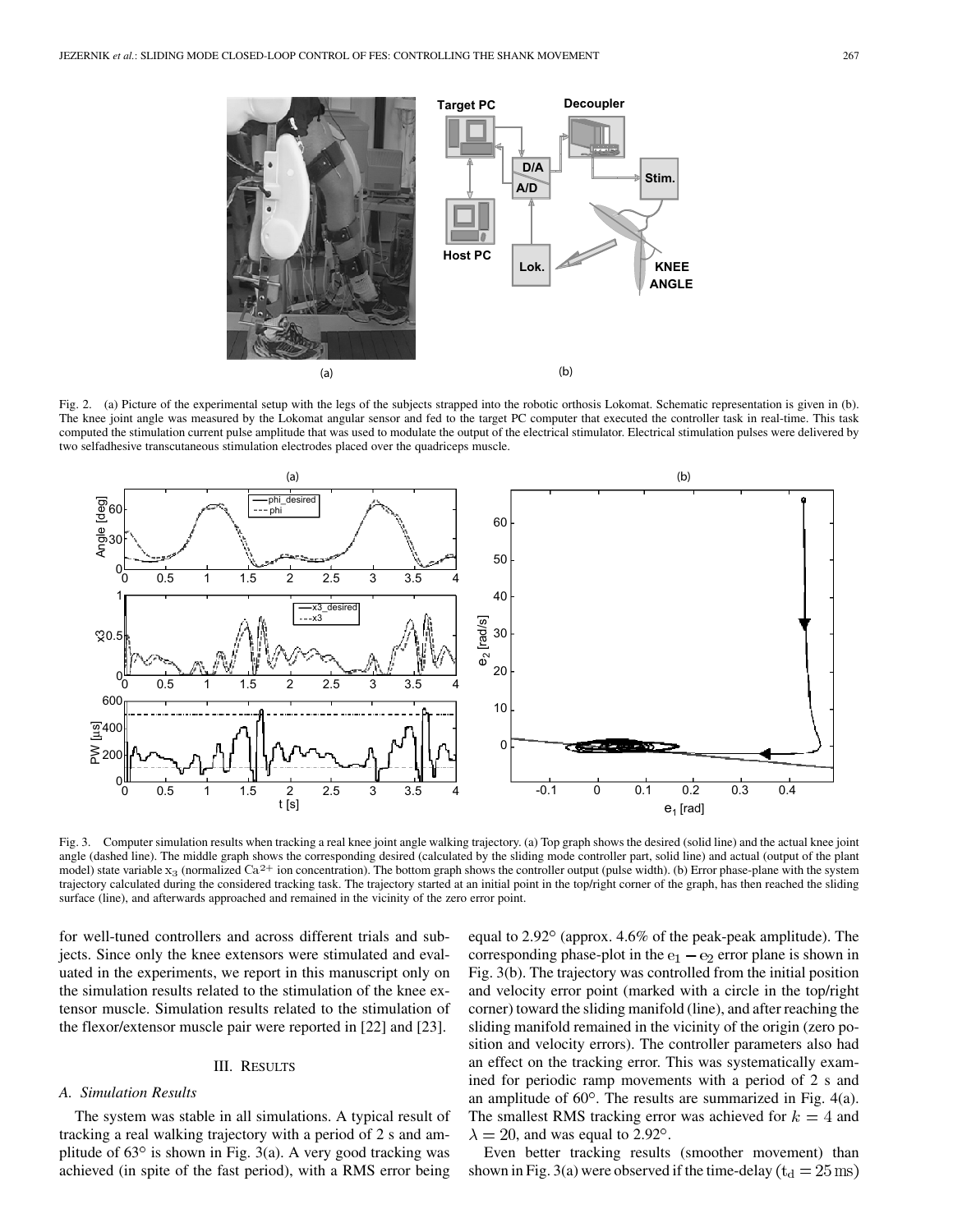| (u)            |                                       |                                   |                                   |  |  |  |  |
|----------------|---------------------------------------|-----------------------------------|-----------------------------------|--|--|--|--|
| $\mathbf k$    | $\rm e_{RMS}$ [deg]<br>$(\lambda=10)$ | $e_{RMS}$ [deg]<br>$(\lambda=20)$ | $e_{RMS}$ [deg]<br>$(\lambda=30)$ |  |  |  |  |
| 0.8            | 4.81                                  | 3.79                              | 3.47                              |  |  |  |  |
| $\overline{4}$ | 2.96                                  | 2.92                              | 3.71                              |  |  |  |  |
| 8              | 2.98                                  | 4.77                              | 5.72                              |  |  |  |  |
| 16             | 5.56                                  | 6.65                              | 12.98                             |  |  |  |  |



Fig. 4. (a) RMS tracking errors obtained in computer simulations for different values of controller parameters k and  $\lambda$  for ramp movement with a period of 2 s and amplitude of 60°. (b) Relative RMS tracking errors for  $k = 8$  and  $\lambda = 20$  with introduced plant model-controller parameter mismatch (relative RMS error=error with mismatch divided by nominal tracking error without mismatch). The relative tracking errors plotted along the top-right four axes were calculated for the overestimated plant model parameter-terms  $fit$ ,  $I_{\text{tot}}$ ,  $\tau_g$ , and  $\tau_p$ . Those plotted along the bottom-right four axes for the underestimated plant model parameter-terms. The points calculated for 20% model mismatch are connected by solid, those for 50% model mismatch by dashed lines. If the tracking errors with model mismatch have increased compared to the nominal error, the relative tracking error points lay outside the unit circle.

was ignored in the plant model (set to 0 ms). In this case the actual knee joint angle was almost identical as the desired angle plotted with solid line in the top panel of the Fig. 3(a). Time-delay, in turn, introduced oscillations of the actual angle around the desired angle trajectory. These oscillations increased with increased  $\lambda$  and k (e.g., for  $\lambda > 20$  and k > 10) and were the reason for increased tracking errors shown in the last row/column of Fig. 4(a).

The oscillations also increased when we added the measurement noise to the knee joint angle measurement. However, the system remained stable and the controller performance was still good (but worse than in absence of the time-delay and/or measurement noise).

The robustness of the controller performance to modeling errors (model/controller parameter mismatch) was systematically examined by introducing a modeling mismatch of 20% and 50% into control law terms, and by calculating the RMS tracking errors for different mismatches while tracking a ramp movement with a period of 2 s and amplitude of  $60^\circ$ . The controller parameters were set to  $k = 4$  and 8, and  $\lambda = 20$  (nominal error for the case of exact model/controller term match was 4.77° for  $k = 8$ ). It could be observed that the robustness increased for higher k  $(k = 8)$  compared to  $k = 4$ . For  $k = 8$  the relative increases/decreases in the RMS tracking error were plotted in a polar plot [Fig. 4(b)]. If the tracking error for specific parameter term mismatch was greater than the nominal error, the resulting relative error point layed outside the unit circle, and if the tracking error was smaller, the resulting relative error point was inside the unit circle area. As we can see in Fig. 4(b), the tracking error remained the same or even decreased in all cases but for a 50% underestimated fitness term,  $fit$ , where the error increased by approximately 1.5 times  $(1.5 * 4.77 = 7.15^{\circ})$ . Fig. 4(b), thus, demonstrates the inherent robustness of the developed controller, which was further confirmed in the experiments.

#### *B. Experimental Results*

The best controller performance was achieved by selecting  $\lambda$ and  $k$  to have values between 5 and 10 (typically both values equaled 8). Higher  $\lambda$  and  $k$  values led to more oscillatory tracking. The values for  $C_{\text{FF}}$  ranged from 250 to 400,  $G_{\text{SM}}$ from 450 to 950 (once 1800 and once 2000), and  $G_{TOT}$  always equaled 0.01 to translate the controller output value of 500  $(\mu s)$ to 5 V, which corresponded to maximal stimulation current.  $T_t$ was equal to 0.05 and  $T_f$  to 0.01.

The values for the above parameters were selected independently for each subject such that the response of the controlled system was as good as possible. Full examination (determination of optimal parameter values) was not possible due to limited experimental time. In many trials there was no need to change the controller parameters that were used earlier on a different subject.

Still, the sliding mode FES controller achieved good tracking results and remained stable in all experiments. Instability was never observed. There was no qualitative or quantitative difference in performance when controlling the movement of the shank in the case of healthy and SCI subjects (except in the case of a patient with severe muscular atrophy).

The achieved RMS tracking errors when controlling movements with  $20^{\circ}$  amplitude are listed in Table I, in the left part of the table. Relative tracking errors calculated by dividing the RMS errors by the peak-to-peak (P-P) amplitude of the corresponding movement are shown in Table I in the right part (for all movements with amplitudes ranging from  $20^{\circ}$  to  $30^{\circ}$ ). The RMS tracking errors typically amounted to  $2.5^\circ$  to  $5.5^\circ$ . The mean relative errors equaled 21.6%, 17.5%, and 23.8% for step, ramp, and knee walking trajectory movements, respectively. The tracking errors in one patient were larger than in the other experiments due to the presence of muscle atrophy. How-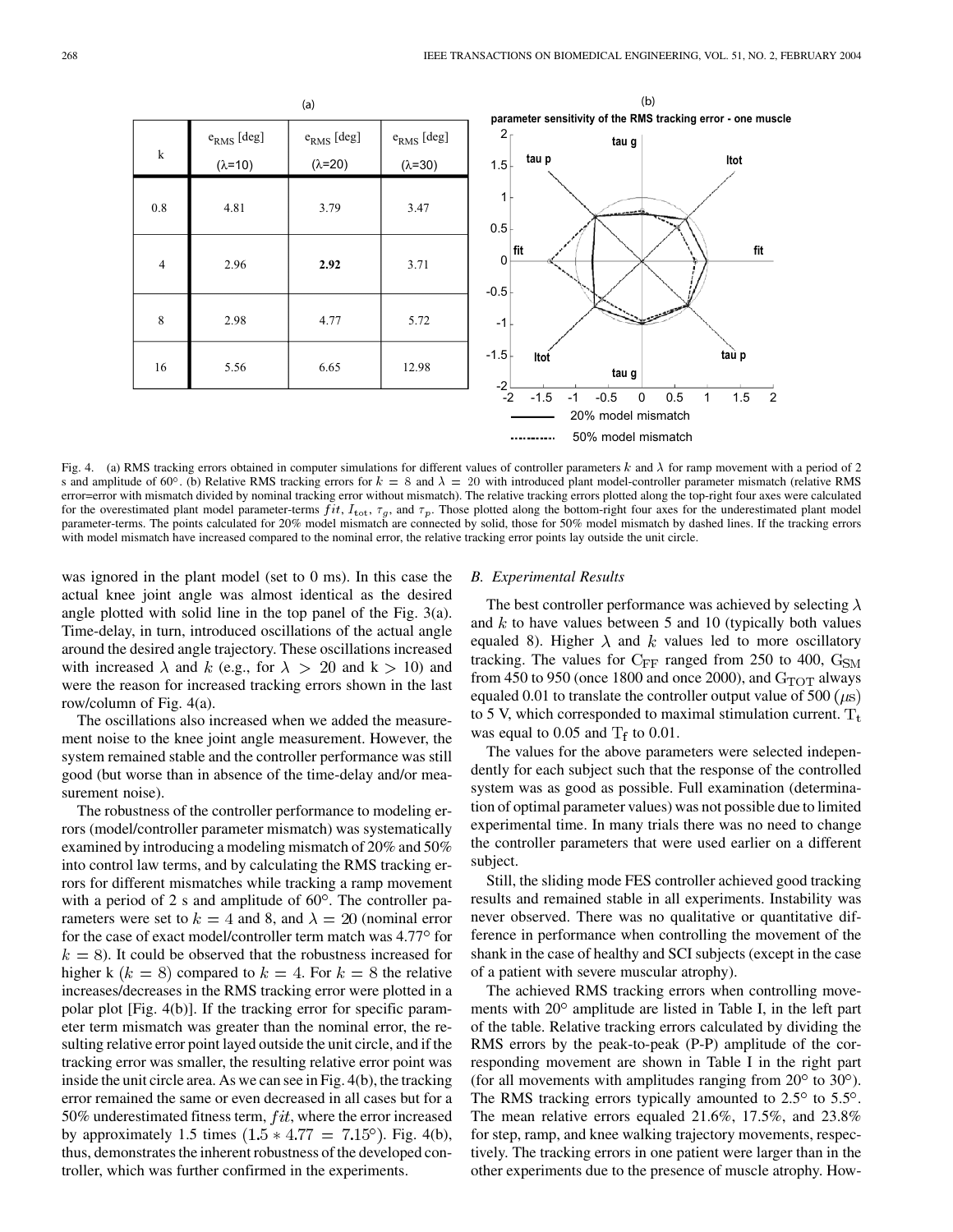TABLE I RMS TRACKING ERRORS (LEFT) AND RELATIVE TRACKING ERRORS (RIGHT) AS ACHIEVED FOR DIFFERENT MOVEMENTS AND ACROSS ALL EXPERIMENTS.  $N =$  NUMBER OF TRIALS

| Movement      | <b>RMS-Errors</b> |         |    | Movement             | <b>Relative Errors</b><br>(RMS-Error/P-P Ampl.) |         |    |
|---------------|-------------------|---------|----|----------------------|-------------------------------------------------|---------|----|
|               | Mean              | St.Dev. | N  |                      | Mean                                            | St.Dev. | N  |
| <b>Step</b>   | 4.33              | 1.09    | 13 | <b>Step</b>          | 21.6%                                           | 5.4 $%$ | 13 |
| Ramps         | 3.43              | 0.48    | 9  | Ramps                | $17.5\%$                                        | $2.4\%$ | 23 |
| Knee<br>Traj. | 4.76              | 0.85    | 16 | <b>Knee</b><br>Traj. | 23.8%                                           | 4.5 $%$ | 23 |



Fig. 5. Experimental data obtained during a controlled step movement in (a) a healthy and (b) a SCI individual. The bottom graphs show the stimulation current pulse amplitude (controller output), and the top graphs the desired (solid line) and the actual knee joint angle (dashed line).



Fig. 6. Experimental data obtained during controlled ramp movements in (a) a healthy and (b) a SCI individual. The ramp movements had a period of 4 s. The bottom graphs show the stimulation current pulse amplitude (controller output), and the top graphs the desired (solid line) and the actual knee joint angle (dashed line).

ever, the tracking errors with the other patient were in most cases smaller than with healthy subjects.

Fig. 5(a) shows an example of controlled step movement (exp8, healthy subject, RMS error 3.38°). The top panel shows the desired (solid line) and measured knee joint angle (dashed line), and the bottom panel the corresponding controller output (amplitude of the stimulation current). Smaller angles correspond to knee extension and larger angles to knee flexion.

After the step, small oscillations around the desired angular value can be observed. These oscillations typically increased with increased gain or increased  $\lambda$  and  $k$ , and could be reduced by decreasing these parameters. Fig. 5(b) shows the controlled step movement in case of a paraplegic patient (exp11, RMS error  $3.56^\circ$ ). Tracking of ramp movements with a period of 4 s is shown in Fig.  $6(a)$  (exp16, healthy subject, RMS error 4.37 $^{\circ}$ ) and  $6(b)$  (exp11, patient, RMS error 2.49 $^{\circ}$ ). Two examples of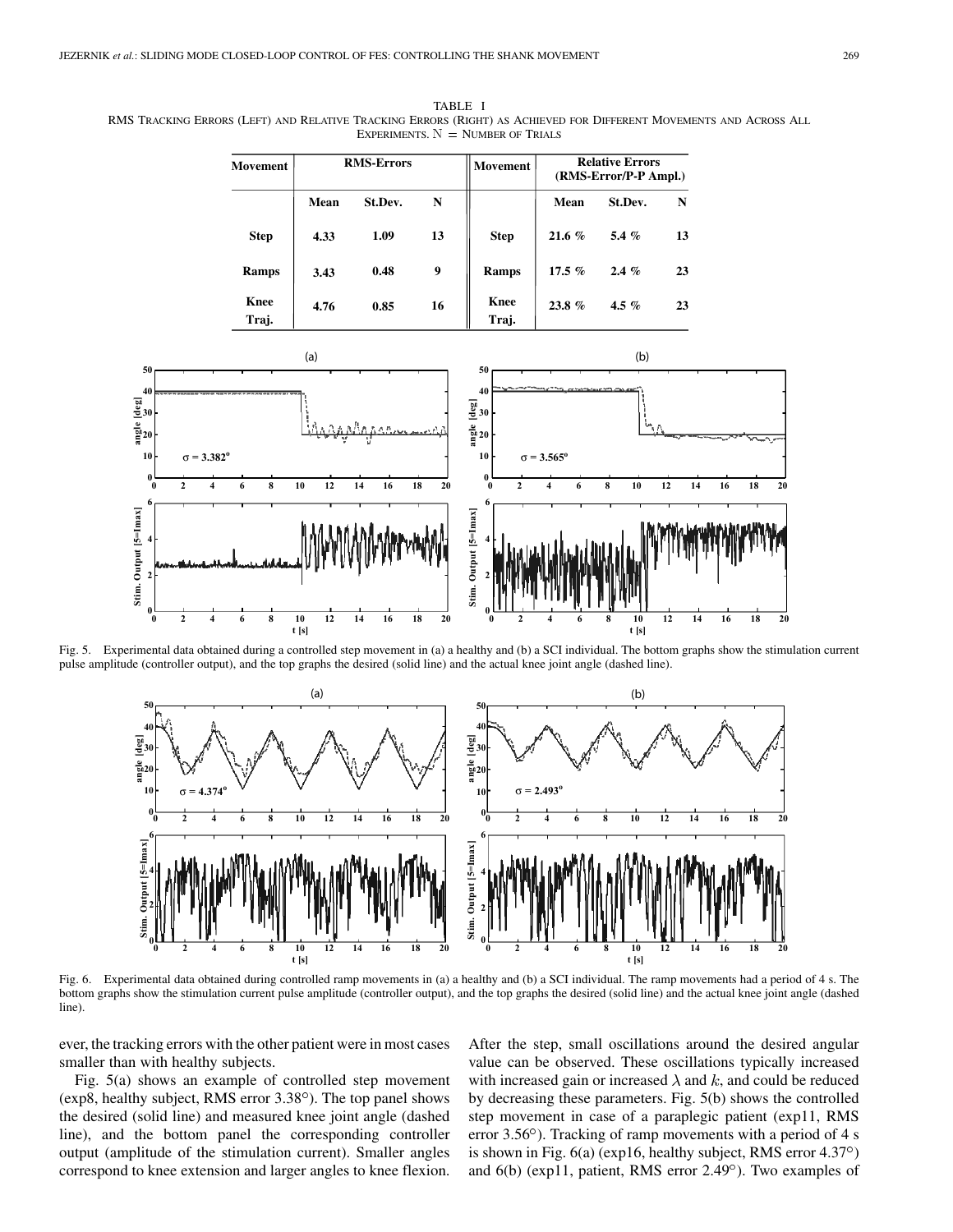

Fig. 7. As in Figs. 5 and 6, but the tracked movement in the case of (a) the healthy subject was an actual knee joint walking trajectory with a period of 2 s, whereas in the case of (b) the SCI individual, the tracked movement was an actual knee joint walking trajectory with a period of 4 s.



Fig. 8. Additional tracking results measured with healthy subjects. (a) Tracking of a ramp movement with a period of 2 s, and (b) tracking of an actual knee joint walking trajectory with a period of 1 s.

tracking a real knee joint angle walking trajectory are shown in Fig. 7(a) and 7(b) (A:  $\exp 15$ , healthy subject, RMS error 5.90 $^{\circ}$ , period 2 s; B: exp11, patient, RMS error 2.50°, period 4 s). In Fig. 7(a) we can see that the controller output saturated at 5 V (maximal current) during periods of maximal knee extension, and that the desired extension levels could not be reached.

Fig. 8 demonstrates tracking of a faster movement recorded in exp10 (healthy subject). Fig. 8(a) shows tracking of a ramp with period of 2 s (RMS error  $3.86^\circ$ ), and Fig. 8(b) tracking of the knee walking trajectory with a period of 1 s (RMS error  $5.38^\circ$ ). In the latter case we can see that the controller achieved the desired maximal extension, however the system was too slow to reach the desired flexion (downward movement) fast enough. The controller had to work in a kind of bang-bang regime in order to try to track such a fast movement.

#### IV. DISCUSSION

To the knowledge of the authors the developed FES controller represents the first FES controller that is purely modelbased and guarantees stability in a system and control theoretical manner. Instability was never observed neither in simulations nor in experiments. The controller performance in experiments was good, but worse than in simulations. This can be attributed to quite high levels of sensor noise and unavoidable model-plant mismatches. More precise identification of model parameters in case of each specific subject might lead to better performance, but is very time consuming and should, thus, be avoided. The sliding mode design was chosen just to automatically provide robustness for plant- model mismatch, and to avoid the need of precise model parameter identification and tuning. Moreover, most of the controller parameters  $(e.g., fit,$  $g_1, g_2, T, d$  are difficult or impossible to be estimated individually. We believe that we have succeeded in designing a robust FES controller, as the controller worked well during experiments with just average parameters and was only tuned by changing a small set of parameters (for example, the inertia of the plant used in control law calculation was never changed during experiments even though the mass of the subjects varied from subject to subject). Many times, there was even no need to modify the controller parameters that were used in an earlier experiment on another subject.

More promise to improve the performance of the presented controller lies in the following approaches: 1. reduction of the sensor noise, since simulations have shown that sensor noise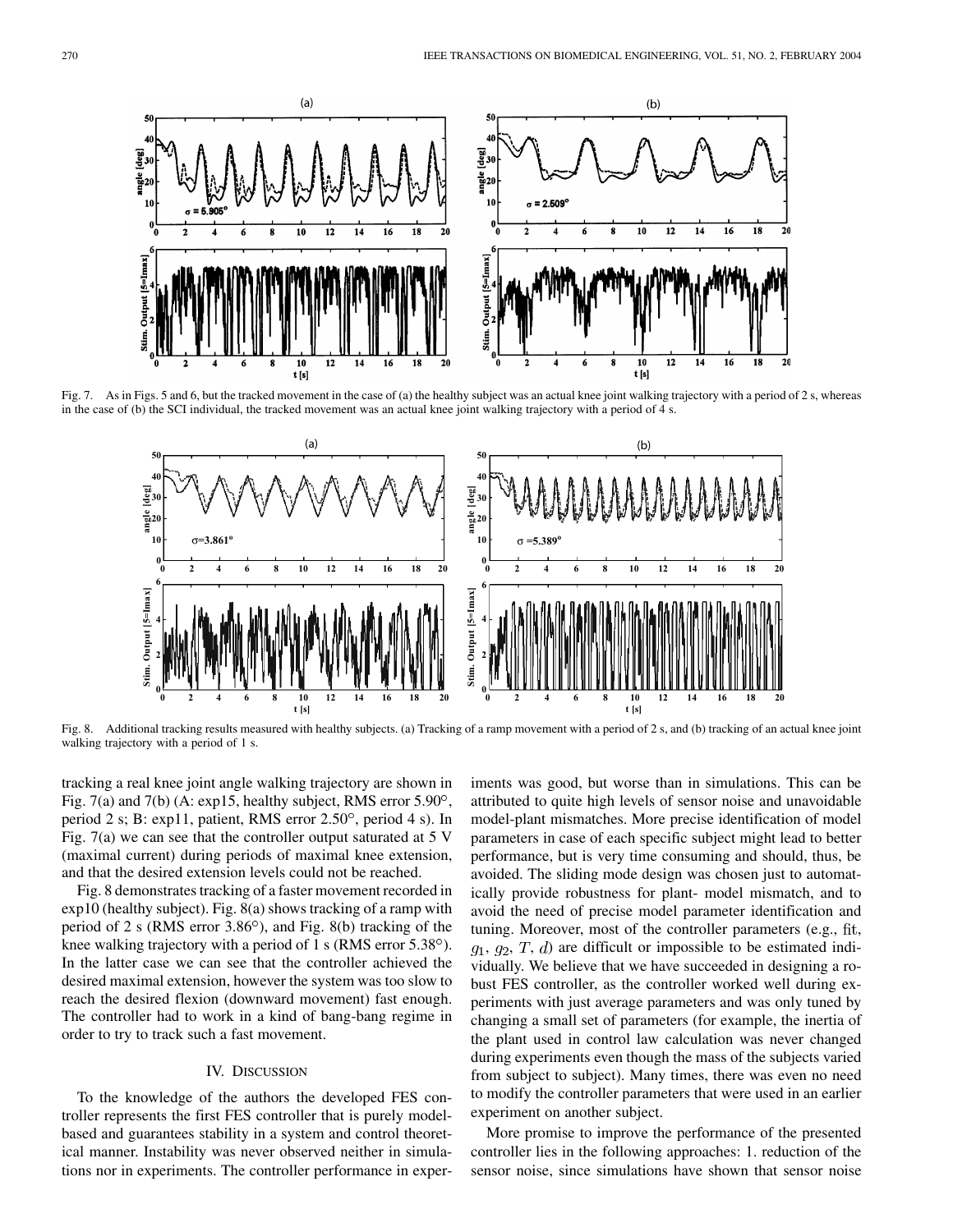<span id="page-8-0"></span>greatly impairs the performance, and 2., employment of additional techniques to compensate for the time-delay  $t_d$ , since the simulations have again shown that the time-delay is greatly responsible for worse performance versus simulations that neglected the presence of the time-delay in the plant. Some approaches to address 2 could include the theory of Model Predictive Control or the theory of Smith Predictor. These could easily be designed to deal with the time-delay present in the linear subsystem 2.

Another possibility to further improve the controller performance could be to increase the stimulation frequency from 20 Hz to higher frequencies. This would increase the controller bandwidth. On the other hand, the muscles fatigue faster when stimulated with higher frequencies. Therefore, the optimal stimulation frequency must take into account both these two aspects. The effect of stimulation frequency on the tracking performance was recently tested in another study on three subjects, and the overall results were published in [[29\]](#page-9-0). The main result of this study was that the optimal stimulation frequency with the respect to muscle fatigue and tracking performance is in the range of 30–40 Hz. This is higher than the stimulation frequency that was used in the present study.

Interesting would also be to try to develop a sliding mode controller based on a simplified model. However, further model simplifications could easily deteriorate the performance. Initial work with such a development was very recently reported in [[30\]](#page-9-0), but the controller was testedonly on one subjectwith only one special form of the reference trajectory that had a period of 20 s. This direction, thus, necessitates further research engagement.

During the fast movements (period  $\leq$  = 1.5 s) we have observed that the leg did not perform the desired knee flexion fast enough. During a fast knee flexion, the knee extensors were not stimulated, and the knee was flexed just due to the gravity torque. Knee flexion could be accelerated if knee flexors were stimulated to generate additional knee flexion torque. This was so far only shown in simulations, and was reported in [[22\]](#page-9-0) and [\[23](#page-9-0)]. Experiments with two-channel stimulation of the knee flexor/extensor muscle pair will, thus, be performed next. Knee flexor stimulation would also be needed to generate knee joint angles greater than  $40^{\circ}$  in the Lokomat experiments, where the hip had to be flexed for about  $40^\circ$ . The special Lokomat set-up with maximal hip flexion of  $40^{\circ}$  was responsible for reduced amplitudes of experimentally tested movements  $(20^{\circ}-30^{\circ}$  versus 60° in simulations, where a sitting position with  $90^\circ$  hip flexion was assumed).

The adaptation of the control law for the case of concurrent control of a flexor/extensor muscle pair, and especially for the case of the sliding mode FES controller augmented to control two or three joints will need further developments. The plan is to address these in the near future. Accurate closed-loop control of movements produced by several joints might be important to improve the function of the existing neural prostheses. Multijoint controller would especially be important for closed-loop control of standing up and sitting down, and for closed-loop control of arm and hand movement (reaching, grasping). Hand dexterity is well known to necessitate a precise motor control. To achieve these goals, new, modified sliding mode controllers will need to be developed. However, these controllers are expected to evolve as extensions of the FES controller presented in this manuscript.

# V. CONCLUSION

A novel closed-loop FES controller for shank movement was designed and tested in computer simulations and actual experiments on healthy and SCI subjects. The controller achieved good tracking performance and the closed-loop system was always stable. A good tracking performance in the case of SCI subjects precluded absence of severe muscular atrophy. If the muscular atrophy limits the muscle force to such an extent that the maximal muscle force that can be generated with electrical stimulation is not sufficient to achieve a proper range of motion, the controller of course cannot compensate for this incapacity of the actuator.

Computer simulations were very helpful to examine the effects of variation of different controller parameters on the controller performance. They have furthermore demonstrated the expected robustness in presence of modeling errors. This robustness allowed a very fast controller tuning in case of different subjects, since the model parameters in the control law were not needed to be exactly known and, thus, there was no need to identify them for each subject separately.

The achieved results hold great promise to improve and augment the developed controller, and to actually employ it in implantable or external neural prostheses that necessitate accurate control of FES generated movements.

## ACKNOWLEDGMENT

The experiments were performed at the Spinal Cord Injuries Center Paracare, University Hospital Balgrist, Zurich, Switzerland. The authors would like to thank Dr. R. Riener for kindly providing them the neuromuscular-skeletal model.

## **REFERENCES**

- [1] A. Kralj and T. Bajd, *Functional Electrical Stimulation: Standing and Walking After Spinal Cord Injury*. Boca Raton, FL: CRC, 1989.
- [2] P. E. Crago, N. Lan, P. H. Veltink, J. J. Abbas, and C. Kantor, "New control strategies for neuroprosthetic systmes," *J. Rehab. Res. Dev.*, vol. 33, no. 2, pp. 158–172, Apr. 1996.
- [3] H. J. Chizeck, P. E. Crago, and L. S. Kofman, "Robust closed-loop control of isometric muscle force using pulsewidth modulation," *IEEE Trans. Biomed. Eng.*, vol. 35, pp. 510–517, July 1988.
- [4] H. J. Chizeck, N. Lan, L. S. Palmieri, and P. E. Crago, "Feedback control of electrically stimulated muscle using simultaneous pulse width and stimulus period modulation," *IEEE Trans. Biomed. Eng.*, vol. 38, pp. 1224–1234, Dec. 1991.
- [5] M. Ferrarin, F. Palazzo, R. Riener, and J. Quintern, "Model-based control of FES-induced single joint movements," *IEEE Trans. Neural Syst. Rehab. Eng.*, vol. 9, pp. 245–257, Sept. 2001.
- [6] N. Lan, H.-Q. Feng, and P. E. Crago, "Neural network generation of muscle stimulation patterns for control of arm movements," *IEEE Trans. Rehab. Eng.*, vol. 2, pp. 213–224, Dec 1994.
- [7] G.-C. Chang, J.-J. Luh, G.-D. Liao, J.-S. Lai, C.-K. Cheng, B.-L. Kuo, and T.-S. Kuo, "Neuro-control system for the knee joint position control with quadriceps stimulation," *IEEE Trans. Rehab. Eng.*, vol. 5, pp. 2–11, Mar. 1997.
- [8] R. Riener and T. Fuhr, "Patient-driven control of FES supported standing-up: a simulation study," *IEEE Trans. Rehab. Eng.*, vol. 6, pp. 113–124, June 1998.
- [9] R. Riener, M. Ferrarin, E. E. Pavan, and C. A. Frigo, "Patient-driven control of FES-supported standing up and sitting down: Experimental results," *IEEE Trans. Rehab. Eng.*, vol. 8, pp. 523–529, Dec. 2000.
- [10] T. Fuhr and G. Schmidt, "A supervisory control approach to restore locomotion in paraplegics with WALK!," in *Proc. 7th Ann. IFESS Conf.*, Ljubljana, Slovenia, June 2002, pp. 310–312.